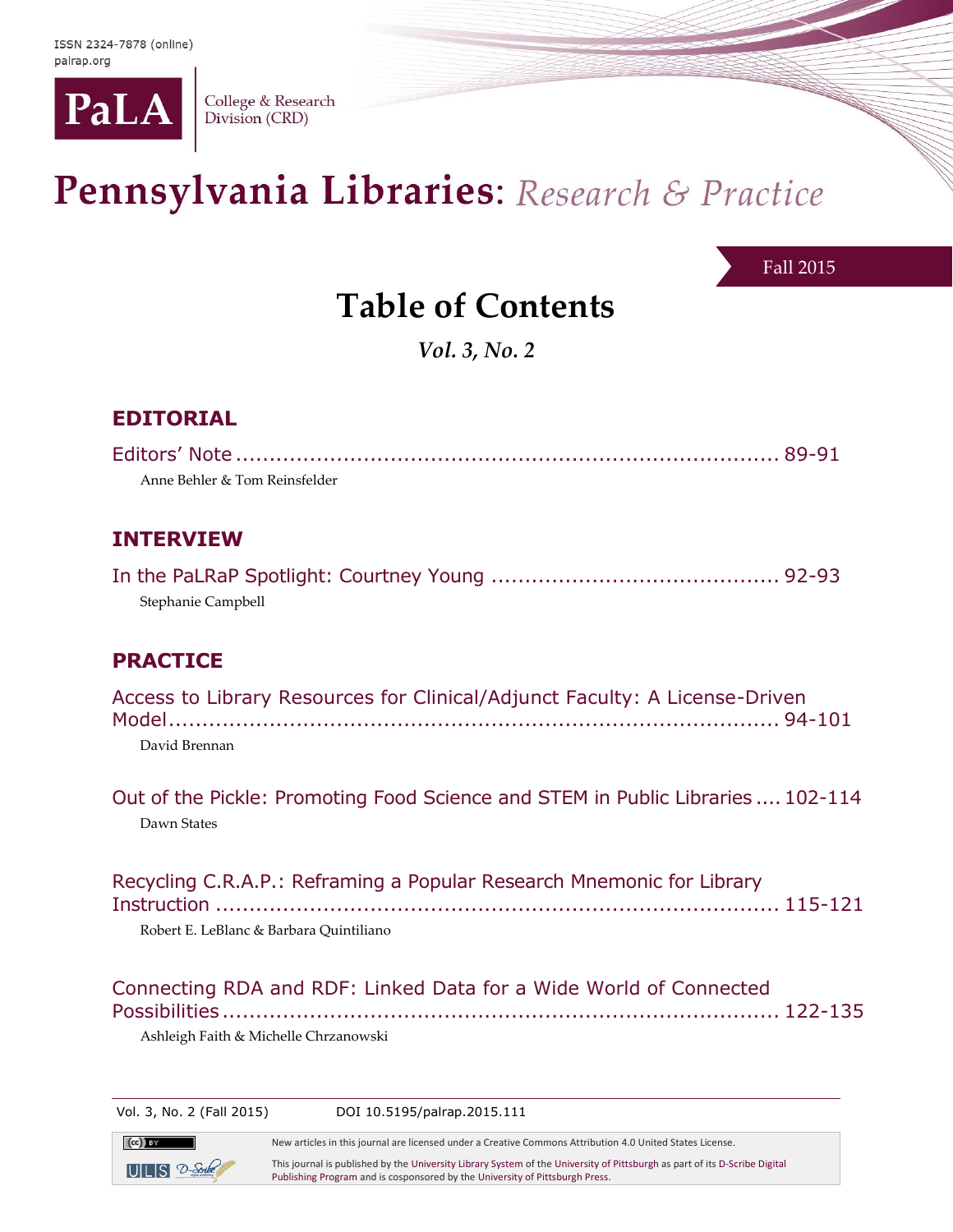| Searching for an Academic Librarian Job: Techniques to Maximize |  |
|-----------------------------------------------------------------|--|
|                                                                 |  |
| Angela R. Davis                                                 |  |

#### Information Literacy in the Changing Landscape of Distance Learning: The Collaborative Design of a Flexible, Digital, Asynchronous Course ............. 144-155

Betsy Reichart & Christina Elvidge

| Displaying a Poster, Unifying a Campus; Undergraduate Research Day at Penn |  |
|----------------------------------------------------------------------------|--|
|                                                                            |  |
| Jennie Levine Knies & Megan Mac Gregor                                     |  |

#### **NEWS**

#### *Noteworthy: News Briefs from PA Libraries*

Bryan James McGeary & Stephanie Campbell

| Penn State Honors Librarian for Her Work with Students<br>Alexander Named to National University Press Leadership Group<br>$\bullet$<br>Kalin Early Career Librarianships Awarded<br>$\bullet$                                                                                                                                                                                                                                                                  |
|-----------------------------------------------------------------------------------------------------------------------------------------------------------------------------------------------------------------------------------------------------------------------------------------------------------------------------------------------------------------------------------------------------------------------------------------------------------------|
| Gettysburg Librarian Named Digital Commons IR All-Star<br>Gettysburg Receives Council of Independent Colleges Grant for Digital Teaching and Learning<br>Gettysburg Accepted to ACRL's Assessment in Action Program                                                                                                                                                                                                                                             |
| HSP Launches New Online Catalog: Discover<br>$\bullet$<br>HSP's Encounters: New Digital Resources<br>$\bullet$<br>HINT: Historic Images, New Technologies<br>$\bullet$<br>HSP Launches New Online Education Portal for Students and Teachers<br>$\bullet$<br>HSP Named FamilySearch Affiliate Library<br>$\bullet$<br><b>HSP Unveils Behind-the-Scenes Vault Tours</b><br>$\bullet$<br>HSP and Playwright Partner for "An Artist Embedded" Project<br>$\bullet$ |
| Chatham University Archives' Sustainable Building Collection  178-179                                                                                                                                                                                                                                                                                                                                                                                           |
| University of Scranton Weinberg Memorial Library Announces Appointments,                                                                                                                                                                                                                                                                                                                                                                                        |